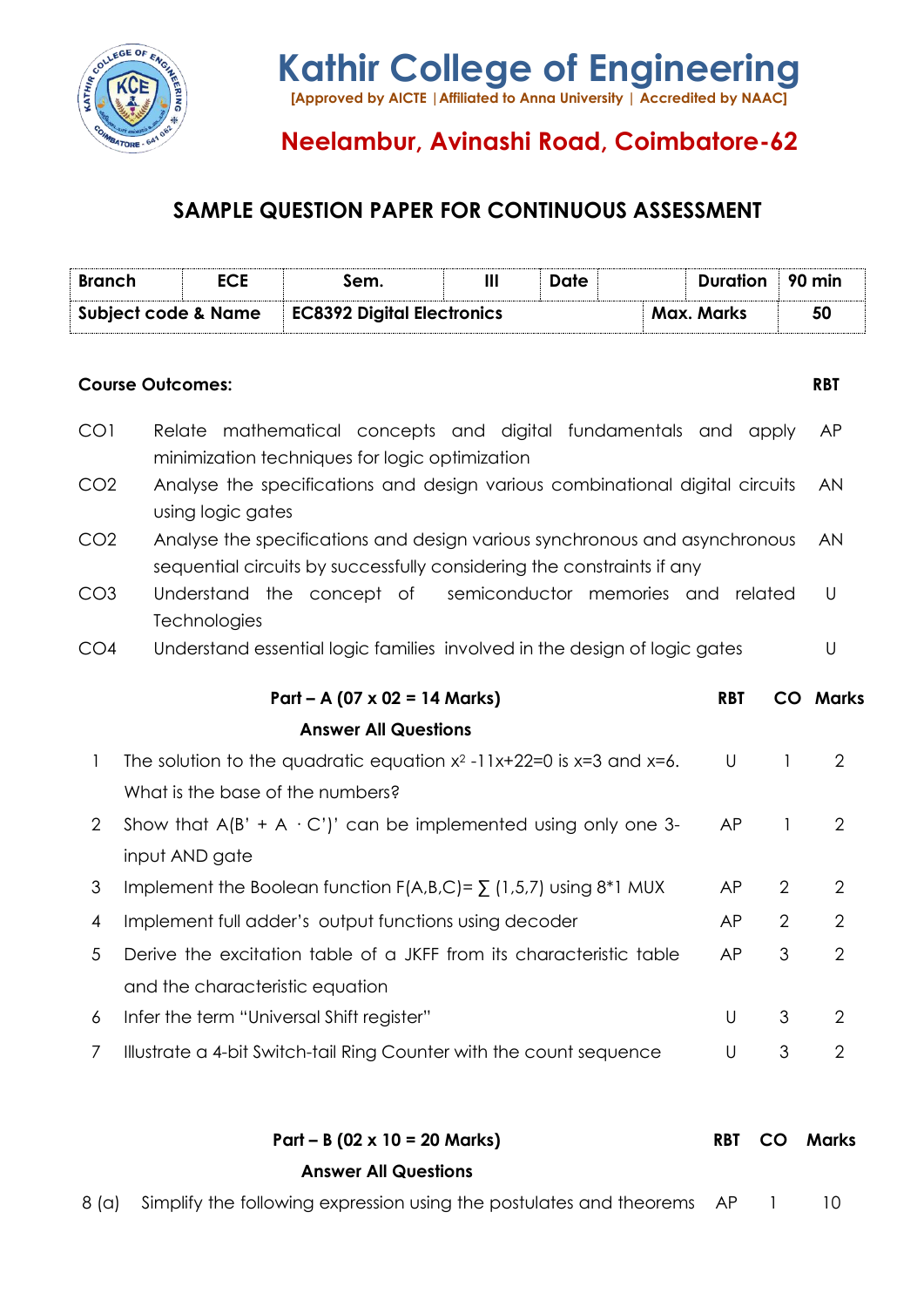of Boolean algebra. Eliminate all group complements. Justify each step by stating or referring to the Boolean theorem or postulate you use. Don't skip any steps! **Do NOT use a Karnaugh map to simplify the expressions.**

$$
F = (A \cdot B \cdot C)'(A + C)(A + C')
$$

#### **(OR)**

8 (b) Simplify the following Boolean expressions, using four-variable map: AP 1 10

 $F(w, x, y, z) = x'z + w'xy' + w(x'y + xy')$ 





- a) Derive the Boolean expressions for  $T_1$  through T<sub>4</sub>. Evaluate the outputs  $F_1$  and  $F_2$  as a function of the four inputs.
- b) List the truth table with 16 binary combinations of the four input variables. Then list the binary values for  $T_1$  through  $T_4$ and outputs  $F_1$  and  $F_2$  in the table.
- a. Plot the output Boolean functions obtained in part (b) on maps and show that the simplified Boolean expressions are equivalent to the ones obtained in part (a).

#### **(OR)**

9 (b) Implement the following Boolean function with a 4 x 1 multiplexer and external gates. AP 2 10

 $F(A, B, C, D) = \sum (1, 3, 4, 11, 12, 13, 14, 15)$ 

Connect inputs A and B to the selection lines. The input requirements for the four data lines will be a function of variables C and D. These values are obtained by expressing F as a function of C and D for each of the four cases when AB = 00, 01, 10, and 11. These functions may have to be implemented with external gates.